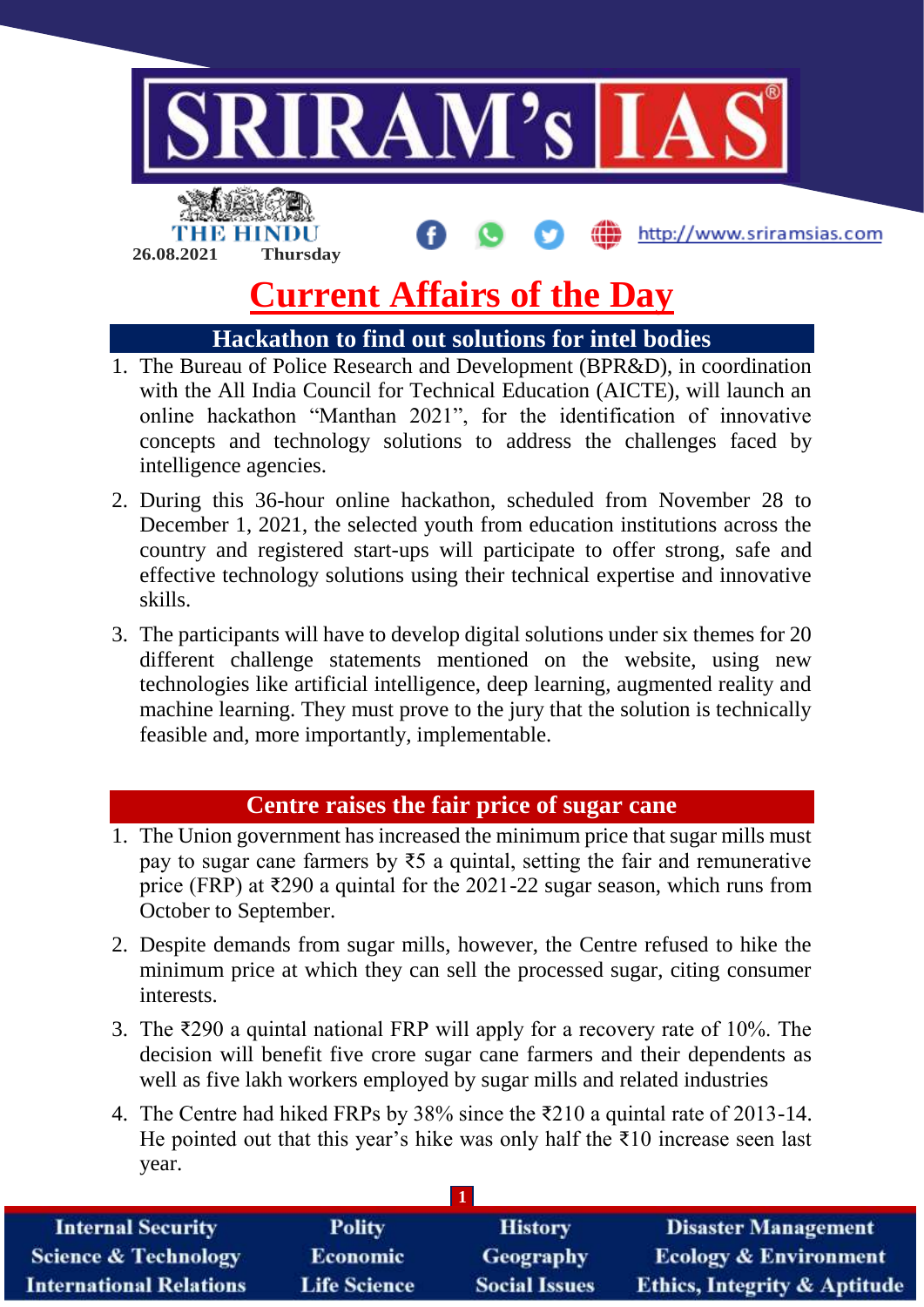

#### **'Quite reasonable'**

- 1. However, the government made it clear the Centre had no intention of increasing the MSP at this time, arguing that the mills received governmental support for exports and to divert surplus sugar to ethanol production. The delicate balance of the interest of farmers and consumers, as well as the industry, has been maintained in this decision.
- 2. The government also addressed the problem of late payment of dues to farmers, which is a thorny political issue, especially in western Uttar Pradesh's sugar belt.
- 3. Most major sugar-producing states have set their own cane prices over and above the national FRP and a sore point for the U.P. farmers had been that the State had not hiked its price of  $\overline{3}315$  a quintal for the past three years. Over the last week, Punjab's farmers took to the streets for an increase in the State price and negotiated a  $\overline{550}$  a quintal hike to  $\overline{5360}$ .

## **Campaign for one million soak pits in 100 days**

- 1. The Jal Shakti Ministry has launched a campaign to create a million soak pits in villages across the country over the next 100 days, to help manage greywater and prevent the clogging of waterbodies.
- 2. Though the Central government does not have any comprehensive estimate of the total number of soak pits needed countrywide, the States have been asked to develop their own targets.
- 3. The household or community soak pit is the simplest solution for greywater management. With modernisation, people feel that the only solution is to have drains for wastewater, which is then dumped in a common village pond.
- 4. However, that is not the best solution for most villages which are generally dry, where greywater can be safely and inexpensively filtered through a soak pit. A household soak pit could be constructed for ₹3000-5000 in most cases.

### **Second phase:**

1. The Swachh Bharat Mission's first phase was to achieve open defecation free (ODF) status by constructing a toilet in every rural household and persuading all villagers to use it.

| <b>Internal Security</b>        | <b>Polity</b>       | <b>History</b>       | <b>Disaster Management</b>              |
|---------------------------------|---------------------|----------------------|-----------------------------------------|
| <b>Science &amp; Technology</b> | <b>Economic</b>     | <b>Geography</b>     | <b>Ecology &amp; Environment</b>        |
| <b>International Relations</b>  | <b>Life Science</b> | <b>Social Issues</b> | <b>Ethics, Integrity &amp; Aptitude</b> |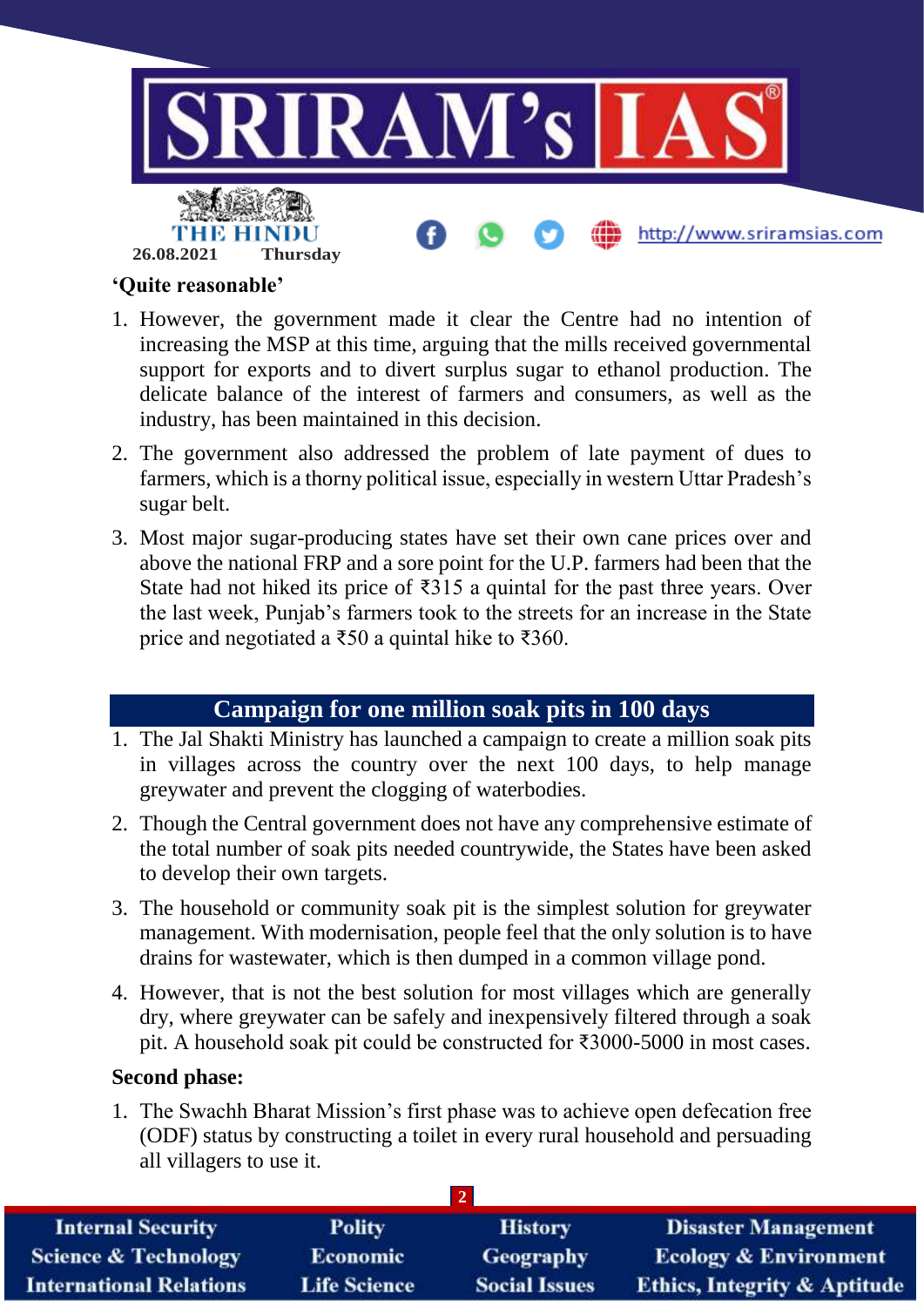

- 2. The second phase, termed ODF+, aims to sustain and extend these sanitation gains by focusing on solid and liquid waste management.
- 3. A dashboard would be made public within the next two weeks to enable proper monitoring of ODF+ work.

## **'Sujalam' campaign**

- 1. Unlike the toilet construction phase, however, where targets were uniform across the country, the second phase has required a more nuanced approach.
- 2. In a letter to the States regarding the launch of the 100-day 'Sujalam' campaign centre asked states to "develop ambitious and measurable targets" of their own.
- 3. In regions such as Punjab where the water table was high, the soak pit would not be viable. So, there was no nationwide estimate of the number of pits required.

# **Probe agencies too hit by lack of manpower: CJI**

The bench was hearing pleas about hundreds of criminal cases pending against MPs and MLAs, both sitting and former.

#### **Lack of manpower**

- 1. The Supreme Court said probe agencies such as the Central Bureau of Investigation (CBI) suffered from the dearth of manpower and infrastructure that the judiciary too faced. Both were overburdened.
- 2. The court was hearing a petition about the hundreds of criminal cases pending against MPs and MLAs, both sitting and former, for years together. Some of these cases, investigated by agencies such as the CBI and the Enforcement Directorate (ED), have been pending for over a decade.
- 3. A report submitted by the court's amicus curiae, senior advocate Vijay Hansaria, assisted by advocate Sneha Kalita, said 51 MPs and 71 MLAs were accused of offences under the Prevention of Money Laundering Act (PMLA), 2002.
- 4. Similarly, out of the 121 cases pending trial against MPs and MLAs before the CBI courts across the country, 58 were punishable with life imprisonment.

| <b>Internal Security</b>        | <b>Polity</b>       | <b>History</b>       | <b>Disaster Management</b>              |
|---------------------------------|---------------------|----------------------|-----------------------------------------|
| <b>Science &amp; Technology</b> | <b>Economic</b>     | Geography            | <b>Ecology &amp; Environment</b>        |
| <b>International Relations</b>  | <b>Life Science</b> | <b>Social Issues</b> | <b>Ethics, Integrity &amp; Aptitude</b> |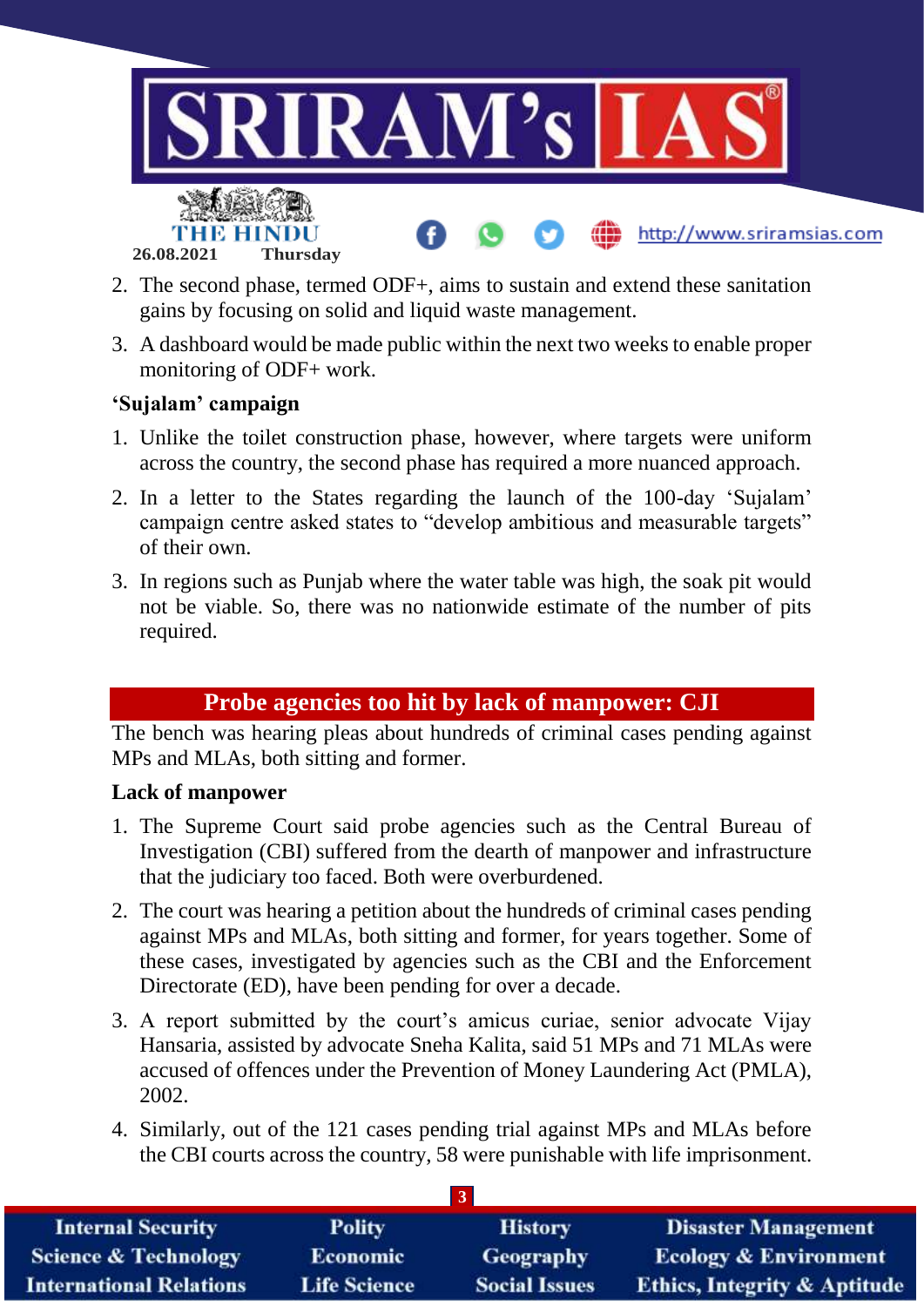

In 45 cases, even the charges have not been framed, though the offences were alleged to have been committed several years ago.

- 5. A total of 37 CBI cases against legislators were continuing in the stage of investigation for years on end now. One of these cases, according to the CBI, was "expected" to be completed by 2030, the report said.
- 6. In some cases, you have not filed a charge sheet in 10 or 15 years… In one case, CBI has attached assets worth over ₹200 crores but has not filed a charge sheet. Simply attaching property will not serve any purpose.
- 7. The information given by the ED and CBI presents a real, shocking, disturbing and gloomy picture.
- 8. The Chief Justice reasoned with Mr Mehta to complete the trial in these cases quickly rather than have them hanging over the heads of the accused like a Damocles sword.

#### **Plea for directive**

- 1. The Solicitor-General urged the Bench to pass a judicial order directing lower courts to complete the pending trial proceedings in a "mandatory time-bound manner", possibly within the next six months.
- 2. The CJI stated efforts would be made to "rationalise" the number of cases before each trial court. The judiciary was slowly but surely dealing with the problem of scarcity of judges — High Courts have 455 judicial vacancies as on August 1. Besides, lower courts also have other urgent cases of bail, custody matters and so on to hear and decide.
- 3. The Bench said a mechanism would be put in place soon to monitor the progress of criminal trials involving legislators soon. This would include special courts.
- 4. In the previous hearing, the apex court questioned the Centre's commitment towards the speedy trial and prosecution of criminal politicians. It also directed that a criminal case against an MP or MLA could be withdrawn only after getting the consent of the High Court concerned.
- 5. The court deemed it appropriate to direct that no prosecution against a sitting or former MP or MLA shall be withdrawn without the leave of the High Court.

| $\boldsymbol{\Lambda}$          |                     |                      |                                         |
|---------------------------------|---------------------|----------------------|-----------------------------------------|
| <b>Internal Security</b>        | <b>Polity</b>       | <b>History</b>       | <b>Disaster Management</b>              |
| <b>Science &amp; Technology</b> | <b>Economic</b>     | <b>Geography</b>     | <b>Ecology &amp; Environment</b>        |
| <b>International Relations</b>  | <b>Life Science</b> | <b>Social Issues</b> | <b>Ethics, Integrity &amp; Aptitude</b> |